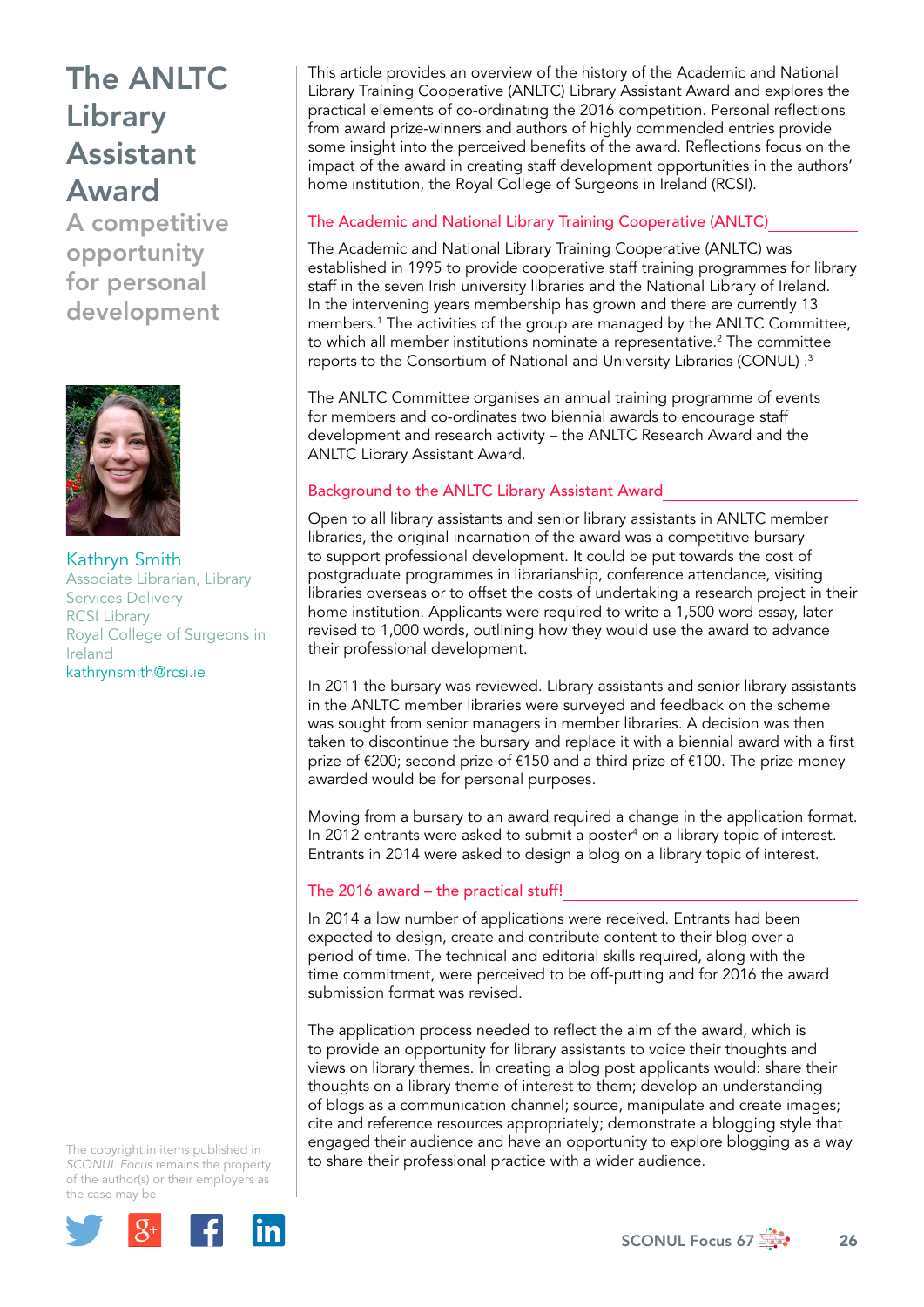A competitive opportunity for personal development

For the 2016 ANLTC Library Assistant Award entrants were invited to submit a blog post of 500–800 words in length on any aspect of their work, for example: training they attended; a new development in their library; a collection item in their library; research they had undertaken. Applications were invited from library assistants, senior library assistants and equivalent grades in member institutions.



*Fig. 1 2016 ANLTC Library Assistant Award poster imagery* 

The award was promoted on the ANLTC website. A poster was created to promote the award, along with guidelines for applicants and a list of useful resources on blogging. Each ANLTC representative promoted the award internally and centralised receipt of applications in their home institution.

A judging panel of three members was formed from the membership of the ANLTC committee. Each blog post was reviewed by two members of the panel; they did not review entries from their home institution. The panel selected the prize-winners and highly commended entries. All entrants received notification of the outcome of the award in relation to their entry, with feedback from the judging panel.



*Fig. 2 Timeline for 2016 ANLTC Library Assistant Award* 

#### **Outcome**

A high number of entries was received from across the ANLTC member institutions. The themes explored by the award winners focused on new technologies, blogging, open access and collections. First, joint second and joint third prizes were awarded and the judging panel highly commended five entries. Prize-winners were announced at the CONUL Conference on 2 June 2016. The prize-winning and highly commended entries were published on the libfocus blog<sup>5</sup> during June 2016.

- 1st Prize *Tradition and technology and the Glucksman Library, UL* by Seán Cafferkey, University of Limerick
- 2nd Prize *A captive audience* by Bernie Gardiner, Maynooth University *The Kelmscott Chaucer* by Helen McGinley, the Library of Trinity College, University of Dublin

The copyright in items published in *SCONUL Focus* remains the property of the author(s) or their employers as the case may be.

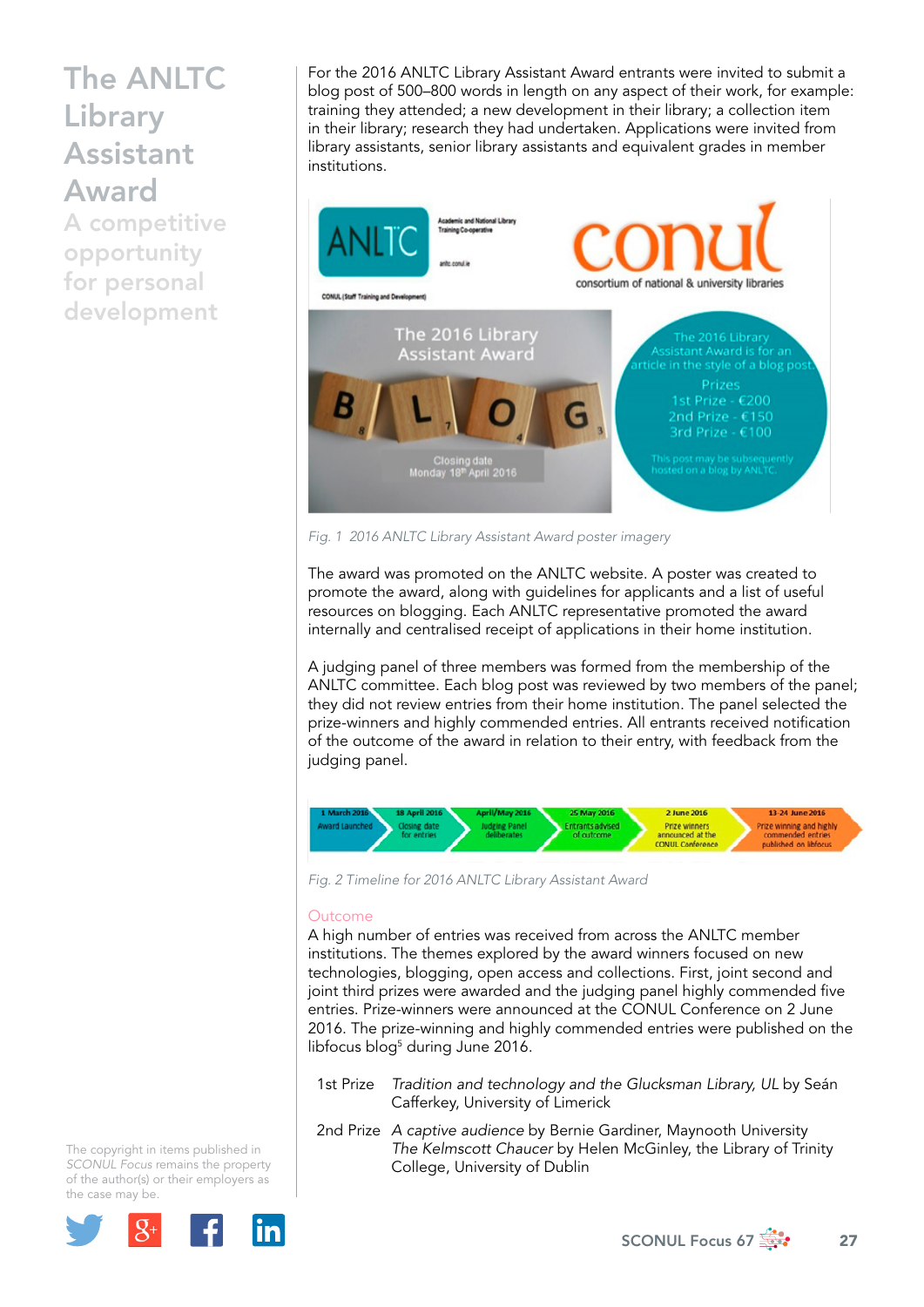A competitive opportunity for personal development

3rd Prize *Facing the open access challenge –the experience of a university open access team* by Megan Corrigan, Queen's University Belfast *Brian O'Higgins / Brian Ó hUigínn (1882–1963)* by Olive Morrin, Maynooth University

### Reflections on the ANLTC LA Award 2016

#### Reflections from entrants

In preparation for this article the authors of prize-winning and highly commended blog entries were invited to share their reflections on applying for the 2016 award. Prompting questions for the reflective piece included:

- What motivated you to make a submission?
- Why did you choose your topic?
- What are your learnings / reflections from putting the submission together?
- What tips would you offer future entrants?

With the exception of themes that were reported by more than one respondent, the reflections are unedited and presented as received from the respondents.

#### Motivation to apply for the award

- Encouraged to consider applying by either a line manager or another work colleague. (A number commented on the importance of person-toperson follow-ups.)
- Appealed to the competitive nature of some entrants
- Seen as an opportunity to showcase writing talents to a broader audience
- Wanted to share information and knowledge with a wider audience
- Identified this as an opportunity to develop their blogging skills

#### Benefits of participating

- A welcome opportunity to reflect on practice
- Sharing information about the collections in their institution with a wider audience
- Publishing outside their home institution
- Developing / enhancing their writing skills e.g. editing, citing, researching etc.

### Supports identified

- Direct encouragement from line managers to consider applying
- Enthusiasm from line managers was infectious
- Support of colleagues at all levels sharing skills and knowledge; reviewing and providing feedback
- Senior managers creating a supportive environment for those participating

#### Top tips for future applicants

- Pick a topic you are genuinely interested in
- Get colleagues to review and provide feedback

…blogging is fun, have a go and you might surprise yourself.

The copyright in items published in *SCONUL Focus* remains the property of the author(s) or their employers as the case may be.



I think the ANLTC LA Award is a great chance for library assistants to work on skills relevant to our jobs. It is a good experience just participating but there is a great sense of achievement even if you don't win.

> As a library assistant you don't get many opportunities to write something that will be published and seen by a wider audience, because of this I think the award is a valuable opportunity for people working at this grade.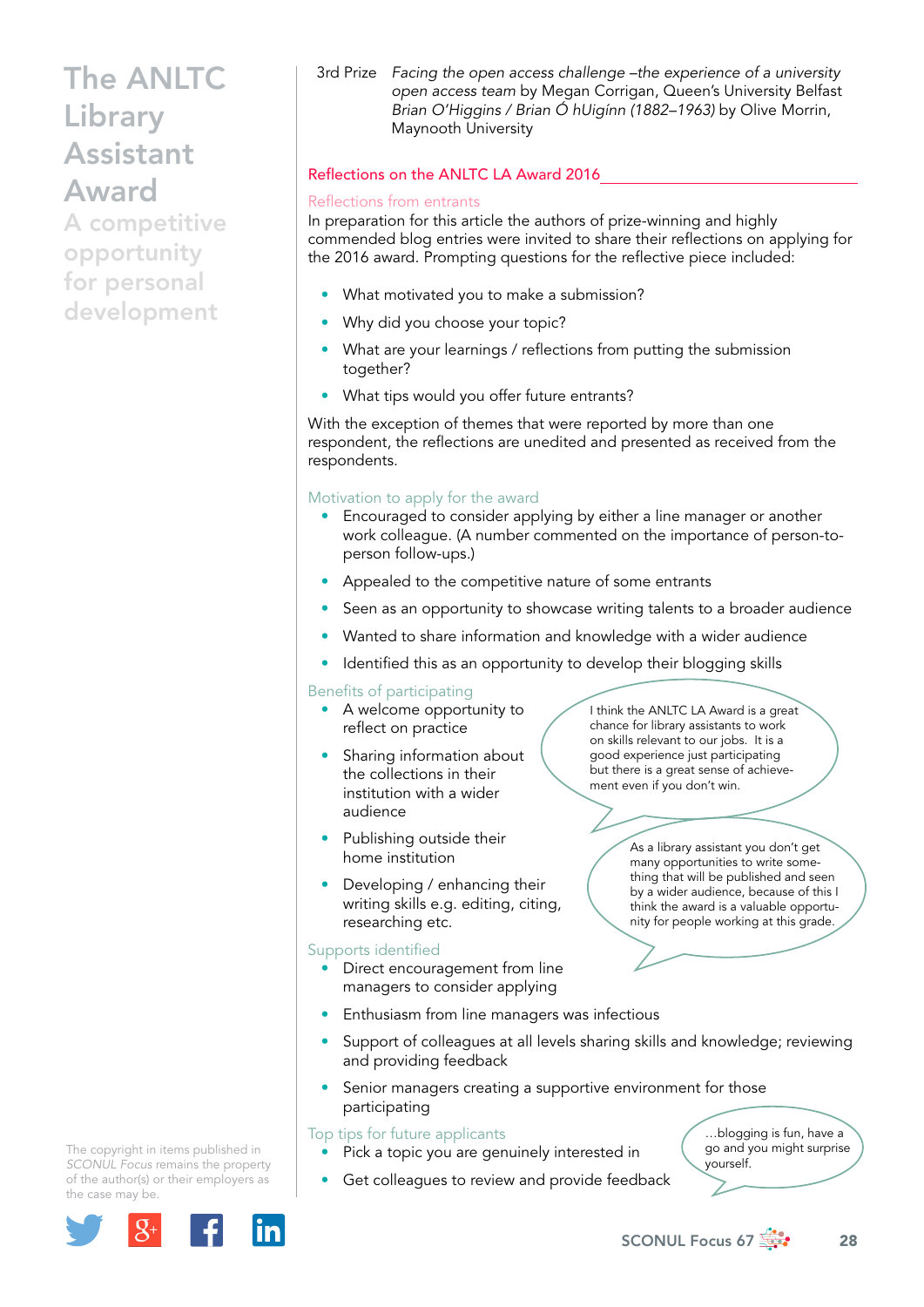A competitive opportunity for personal development

- Ask for help from colleagues
- Don't be afraid to learn new skills

The reflections provide a snapshot of the benefits perceived by those who provided feedback. Their feedback supports the view that the award has a positive effect in providing an opportunity for library assistants to share their thoughts, ideas, research and professional practice with a wider audience.

Professional development opportunities: an institutional reflection

For the library team in the Royal College of Surgeons in Ireland (RCSI), engagement with the award has presented continuing professional development opportunities across the team.

## Library assistants

The library assistants who submitted entries chose diverse topics that reflected personal areas of interest: investigating observed student behaviours; sharing professional practice; showcasing materials from the collection. Once the topic was decided on the library assistants researched their topic and sourced relevant resources. From their learning perspective the award challenged them to develop their research and writing skills and most significantly to find their writing voice.

## Assistant librarians

The assistant librarians who are direct line managers for the library assistant team undertook to speak with each team member and encouraged them to consider applying. They were tremendously enthusiastic in conveying the opportunities that participating in the award provides. Working together, the assistant librarians devised a blog training tutorial covering: idea generation; how to structure content; language and tone; finding and selecting images; copyright issues; referencing and linking; and design of the blog post. While directly aimed at library assistants thinking of applying for the ANLTC Award, the tutorial was attended by other members of the team. One-to-one support was provided with line managers, who supported queries about image quality, embedding links and images and providing feedback on the overall blog piece.

## Associate librarian

As the RCSI representative on the ANLTC Committee, I had the opportunity to assist with coordinating the award and to work and learn from other members of the judging panel. I have learnt a tremendous amount from reading all the entries received about current practice, developments under way, unique collections and emerging challenges in libraries. I have delighted in the sharing of the prize and highly commended entries with the wider library community. Through judging and compiling the feedback from all members of the judging panel, I too have learnt a lot about blogging – perhaps more about critiquing than writing! As a result of my participation in coordinating the award I now have the opportunity to share direct experiences from multiple perspectives about the award.

#### Next steps

ANLTC representatives, working with other managers in their home institutions, should encourage all participants in the 2016 award to continue to develop their writing voice. Participants should write and seek out opportunities to publish both within and outside their home institution.

As always, it is beneficial to reflect, and to capture how the process can be improved for the 2018 ANLTC Library Assistant Award. There is much to learn from the reflections provided by participants in how we promote the award and the support infrastructure we can put in place in our home institutions to nurture engagement.

The copyright in items published in *SCONUL Focus* remains the property of the author(s) or their employers as the case may be.



SCONUL Focus 67 $\frac{1}{200}$  29